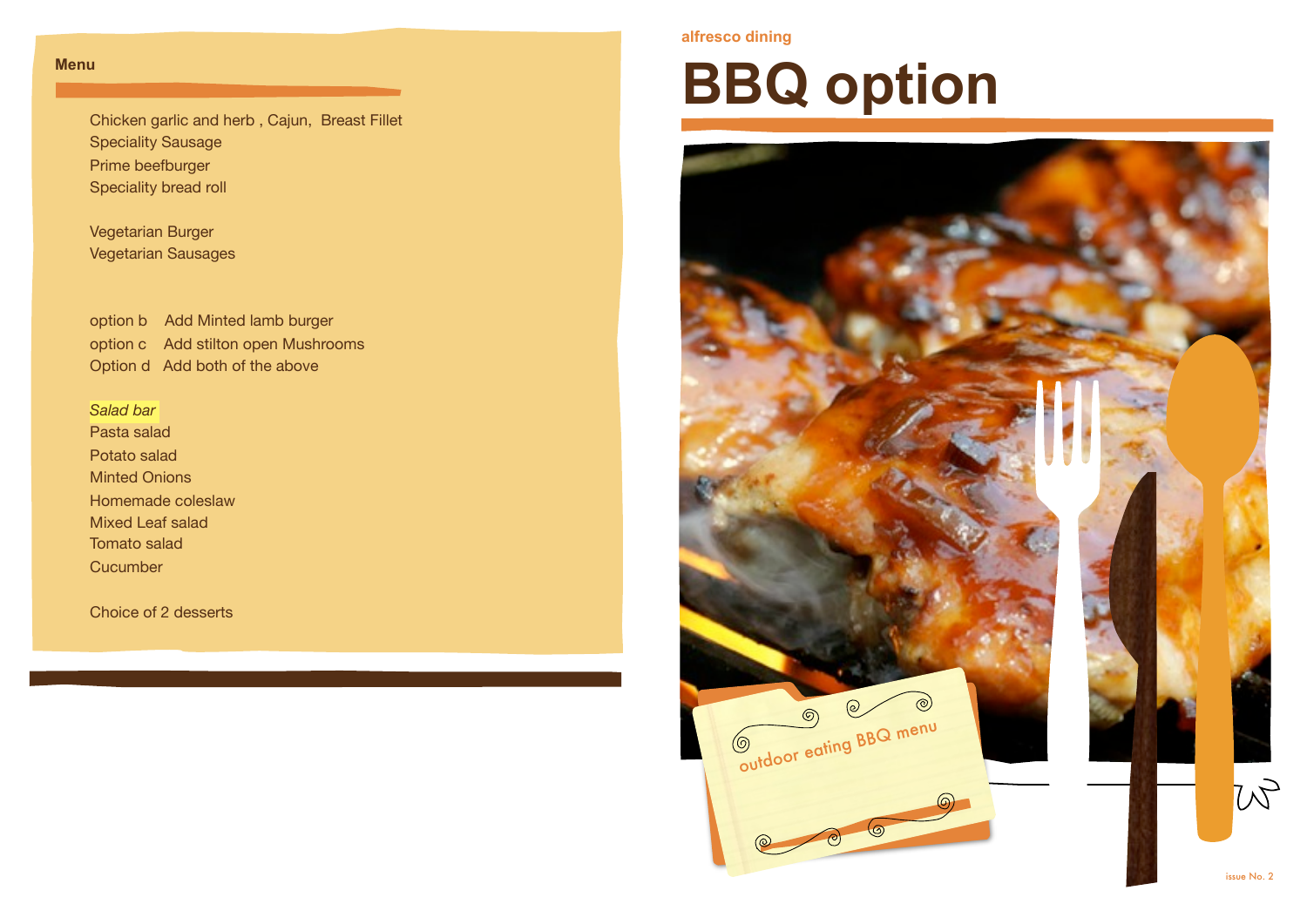### **Packages**

Breakfast and Lunch daily rated

Breakfast and Lunch weekly rate

BBQ Option



### **Farriers Fayre catering More Food services**

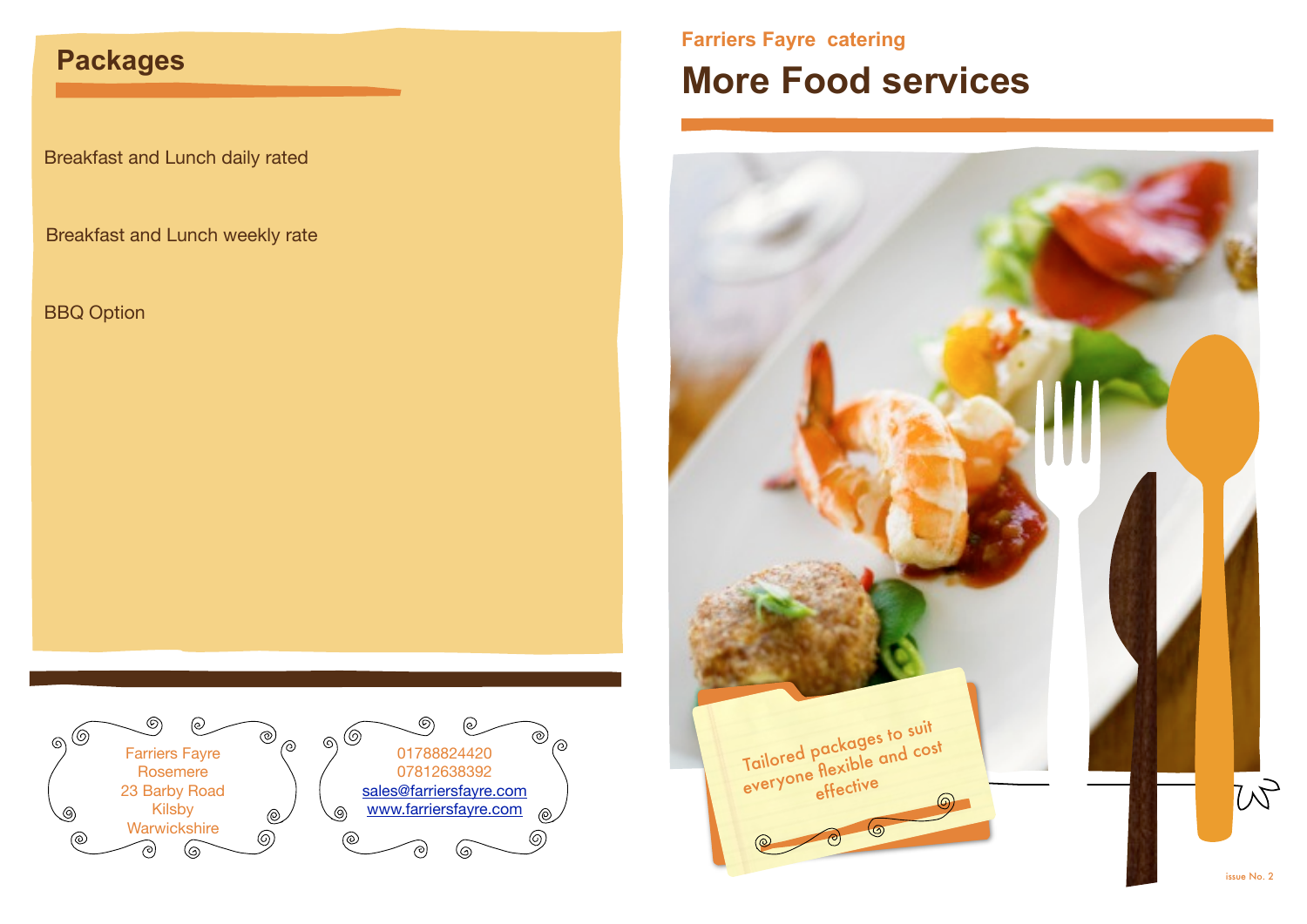### **Breakfast and Lunch**

### **Lunch time options**

#### Sausage bap

Bacon bap

Double egg bap

Tomato, Mushroom and Hash brown optional

Toast and preserves

Danish pastries

**Fruit** 

Muffins



**REQUIRED** 

fruit juices and mineral water 70 pence per head





#### **Salad Bar running on all options**

Homemade coleslaw Minted onions Rice salad Tuna pasta salad Mixed leaves with tomatoes and cucumber





**Cajun chicken or garlic and herb butterfly breast with jacket potato or wedges**

Chilli with rice and tortilla chips

Chicken Tikka with Rice and a teardrop naan



**Roast silverside of Beef, Turkey crown or leg of pork**

served with new Potatoes and seasonal vegetables.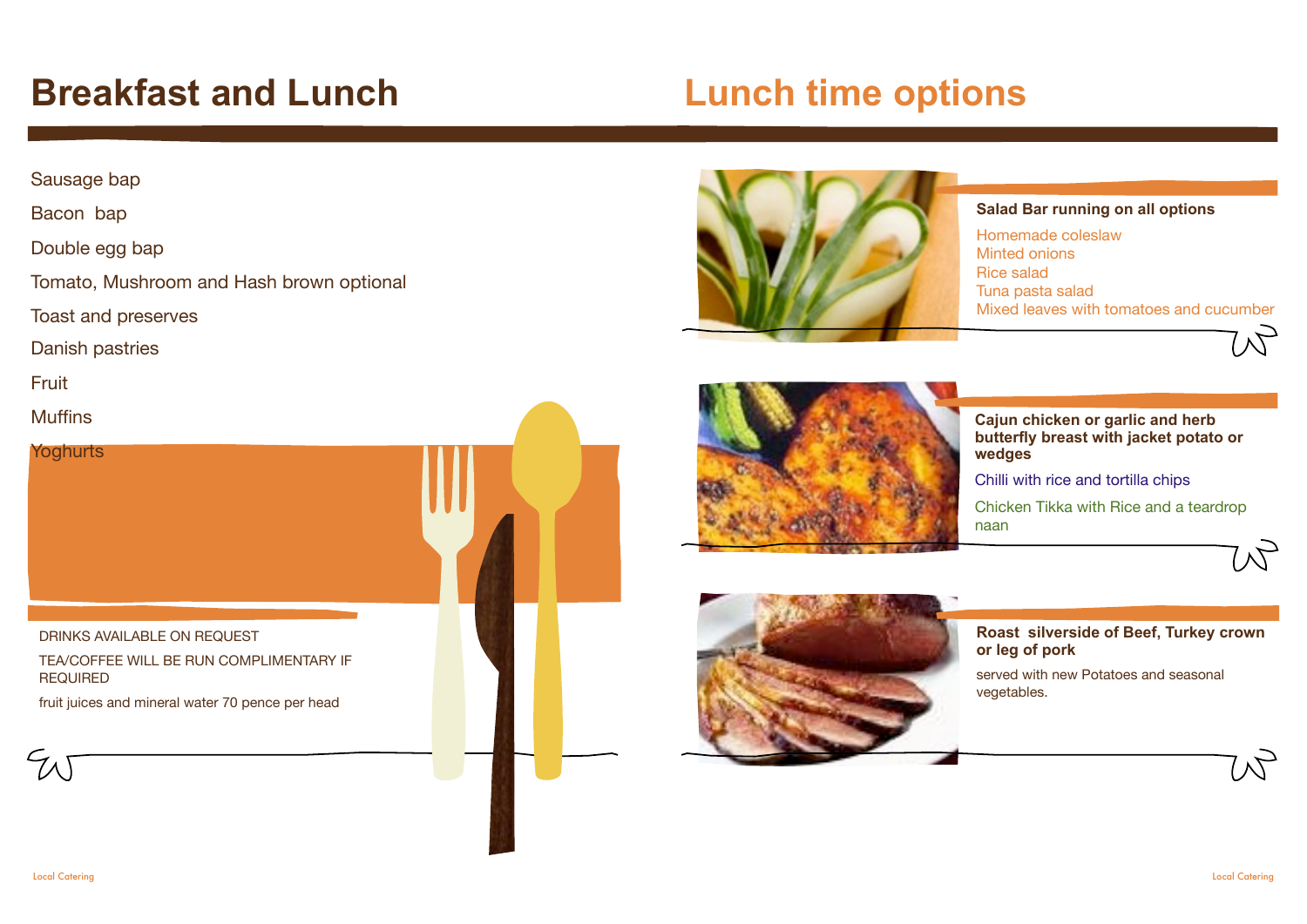### **More Lunch Options**

Cottage Pie with seasonal Vegetables

Beef Lasagne with full salad bar

Salmon Fish cakes

Tuna steaks

Chicken Kiev with Potato Wedges or diced herby potatoes and salad



#### **Gammon Steaks**

Served with Egg or pineapple ring new potatoes or fries and salad





**Pasta** Penne pasta with a spicy arrabiata sauce and Salad bar ( V ) Vegetable Lasagne (V)

#### **Desserts**

•

• Assorted Dairy cream cakes

- Strawberry Cheesecake
- Lemon and Lime Cheesecake
- Lemon Meringue
- Fresh Fruit salad
- Bramley apple pie
- Belgian White chocolate & Peach Tart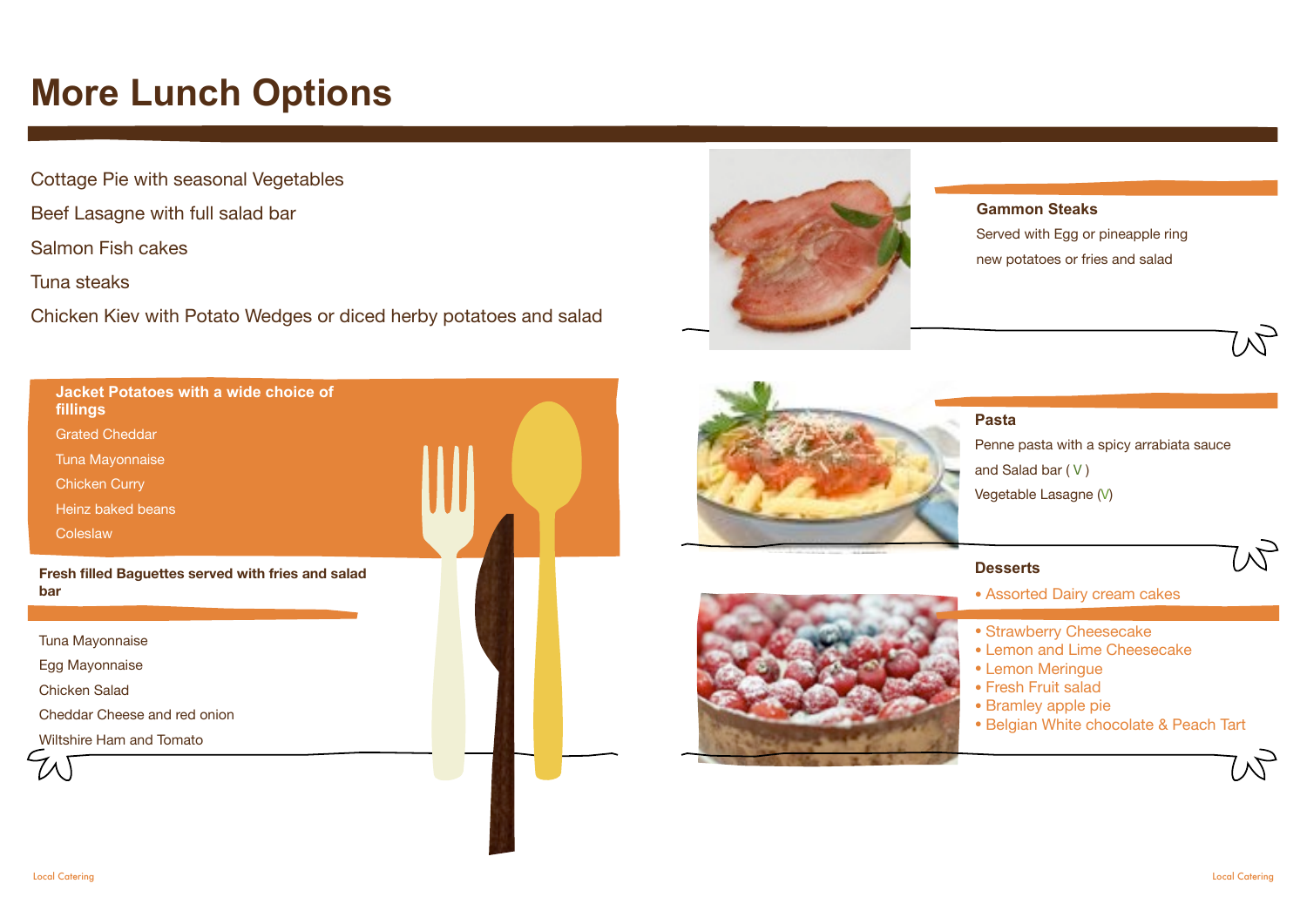### **Cold Platters**

We offer cold platter of Wiltshire ham from the bone , Turkey and Silverside of beef served with a full range of salads , Pickles and speciality breads



Also Available Cheddar Cheese Tuna Egg Mayonnaise

Pre ordered and plated ready for collection





• A selection of English Cheeses served with a variety of biscuits

The curry pot



#### **Chicken Tikka**

- Chicken korma
- Vegetable curry

all served with Basmati rice , naan and onion bahji



#### **Naansters served with salad and fries**

- wrapped indian meals in a naan
- Chicken Tikka
- Chicken korma
- Chicken Jalfrezi
- Lamb rogan josh

 $50$